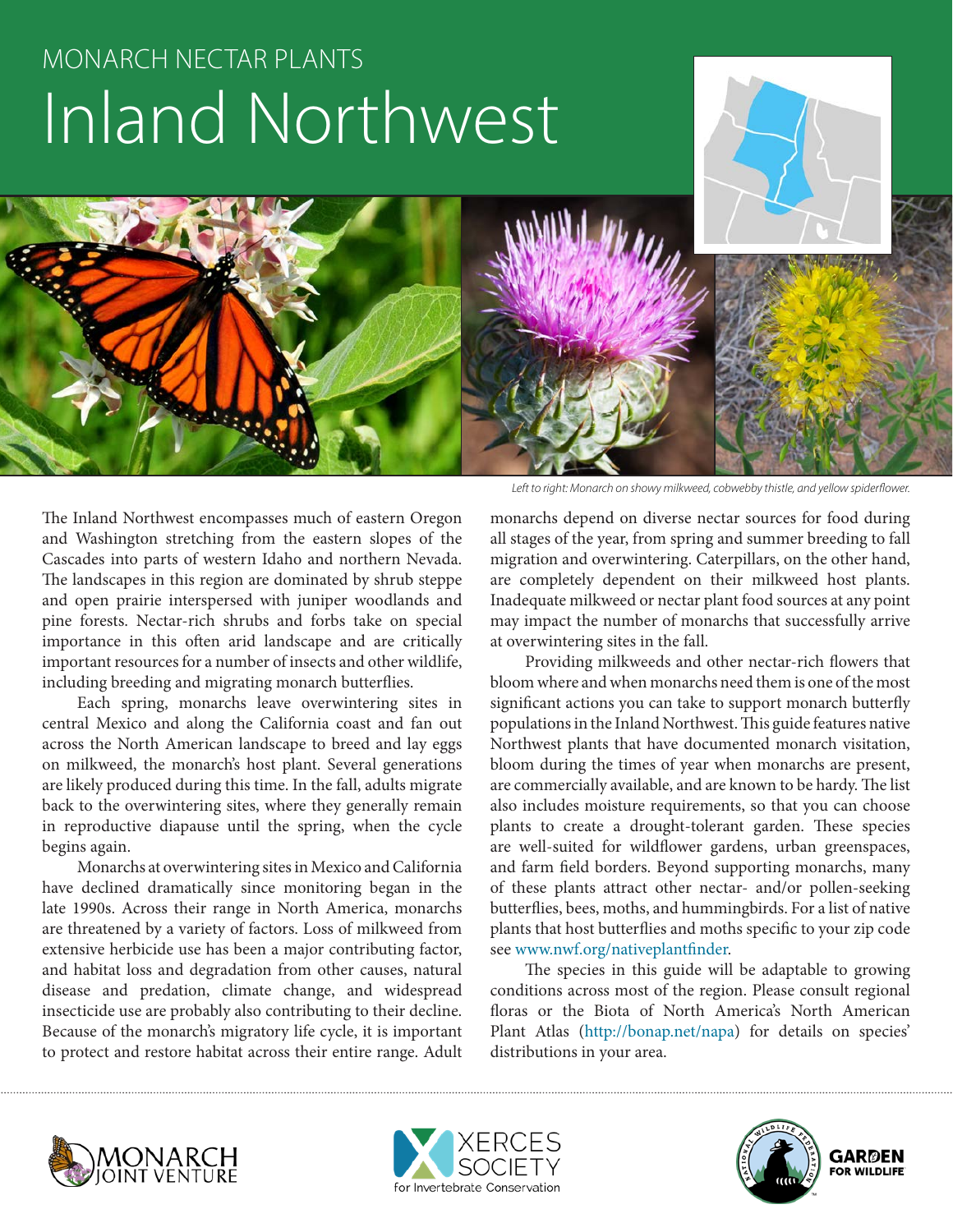



| <b>Bloom</b>                                      | <b>Common Name</b>       | <b>Scientific Name</b>              | <b>Flower Color</b> | Max.<br><b>Height</b> | <b>Water</b><br><b>Needs</b> | <b>Notes</b>                                                            |
|---------------------------------------------------|--------------------------|-------------------------------------|---------------------|-----------------------|------------------------------|-------------------------------------------------------------------------|
| <b>Spring to Summer</b>                           | <b>Forbs</b>             |                                     |                     | (Feet)                | Low, Medium,<br>or High      | All species perennials, unless otherwise noted. Monarchs are present Ju |
|                                                   | Cobwebby thistle         | Cirsium occidentale                 | Pink/white/purple   | $\overline{4}$        | L                            | Biennial. Attracts bees, butterflies, and hummingbirds. I               |
|                                                   | Heartleaf milkweed       | Asclepias cordifolia                | pink/purple         | 3 <sup>2</sup>        | $\mathbf{L}$                 | Monarch caterpillar host plant.                                         |
|                                                   | Purple sage              | Salvia dorrii                       | Blue                | $\mathfrak{Z}$        | M                            | Excellent plant for dry desert gardens. Attracts birds, but             |
|                                                   | Yellow spiderflower      | Cleome lutea                        | Yellow              | 3 <sup>2</sup>        | $\mathbf{L}$                 | Annual.                                                                 |
| <b>Summer</b>                                     | Mountain monardella      | Monardella odoratissima             | White/blue/purple   |                       | L                            | Does best at mid to high elevations. Attracts many species              |
|                                                   | Narrow-leaved milkweed   | Asclepias fascicularis              | pink/white          | 3 <sup>2</sup>        | M                            | Monarch caterpillar host plant. Tolerates clay soils and w              |
|                                                   | Nettleleaf giant hyssop  | Agastache urticifolia               | purple/red          | $\overline{2}$        | L                            | Establishes better from transplant than seed. Tolerates cl              |
|                                                   | Nuttall's sunflower      | Helianthus nuttallii ssp. nuttallii | Yellow              | 10                    | M/H                          | A showy perennial sunflower that prefers moist soils.                   |
|                                                   | Royal penstemon          | Penstemon speciosus                 | Blue                | $\mathfrak{Z}$        | L                            | Great for rock gardens. Attracts numerous pollinators.                  |
|                                                   | Showy milkweed           | Asclepias speciosa                  | pink/green/purple   | 3 <sup>1</sup>        | $\mathbf M$                  | Monarch caterpillar host plant.                                         |
| 11<br> 12 <br> 13 <br><b>Summer to Fall</b><br>15 | Blanketflower            | Gaillardia aristata                 | Red/yellow          | $\overline{2}$        | L                            | Excellent nectar plant for butterflies.                                 |
|                                                   | Canada goldenrod         | Solidago canadensis                 | Yellow              | 5 <sup>5</sup>        | M                            | Drought tolerant once established.                                      |
|                                                   | Common sunflower         | Helianthus annuus                   | yellow              | 5                     | M                            | Annual. A favorite of many bee species. Easy to establish               |
|                                                   | Missouri goldenrod       | Solidago missouriensis              | Yellow              | 3 <sup>1</sup>        | $\Gamma$                     | Easy to grow. Host plant to a number of moth species an                 |
|                                                   | Pacific aster            | Symphyotrichum chilense             | Yellow/violet       | $\overline{4}$        | $\mathbf{L}$                 | One of the latest fall-blooming plants. Important for pre               |
|                                                   | Sulphur-flower buckwheat | Eriogonum umbellatum                | White/yellow        | $\overline{2}$        | L                            | Attracts many species of bees and butterflies.                          |
|                                                   | Western coneflower       | Rudbeckia occidentalis              | Yellow/green        |                       | M                            | A favorite of bees.                                                     |
|                                                   | 18 Western goldentop     | Euthamia occidentalis               | Yellow              | 6                     | M/H                          | Wetland-riparian.                                                       |
|                                                   | <b>Shrubs and Trees</b>  |                                     |                     |                       |                              |                                                                         |
| 19<br><b>Spring to Summer</b><br><b>20</b>        | <b>Black</b> chokecherry | Prunus virginiana var. melanocarpa  | White               | 20                    | $\mathbf M$                  | Flowers attract early butterflies. Birds will eat the fruits.           |
|                                                   | Shrubby cinquefoil       | Dasiphora fruticosa                 | Yellow              | $\overline{4}$        | M                            | A durable member of the rose family with a long bloom                   |
|                                                   | Woods' rose              | Rosa woodsii var. ultramontana      | Pink                | 6                     | L/M                          | Fragrant flowers and large rosehips. Excellent bird plant.              |
| <b>Summer to Fall</b>                             | Rubber rabbitbrush       | Ericameria nauseosa                 | Yellow              | 6                     | $\mathbf{L}$                 | Very drought tolerant.                                                  |
|                                                   | Yellow rabbitbrush       | Chrysothamnus viscidiflorus         | Yellow              | 3 <sup>2</sup>        | $\Gamma$                     | Host plant for the northern checkerspot. Nectar plant for               |
| <b>Winter to Summer</b><br>24                     | Arroyo willow            | Salix lasiolepis                    | Yellow/purple       | 16                    | M                            | Tolerates sand and seasonal flooding; good for erosion co               |

esent June through September in the Inland NW.

irds. Larval host for several butterfly species.

ds, butterflies, and moths.

species of butterflies.

and wet or dry conditions.

ates clay soil and wet conditions.

tablish and tolerant of clay soils.

14 Missouri goldenrod *Solidago missouriensis* Yellow 3 L Easy to grow. Host plant to a number of moth species and an important pollinator plant.

 $\frac{1}{\sqrt{2}}$  bether is the symphyote of the latest faller and the latest faller and the latest for pre-hibernation bumble bee queens. Clay tolerant.

 $1$ loom period. Prefers moist soils.

ant for many butterfly species.

 $S$  sion control. Important wildlife plant.